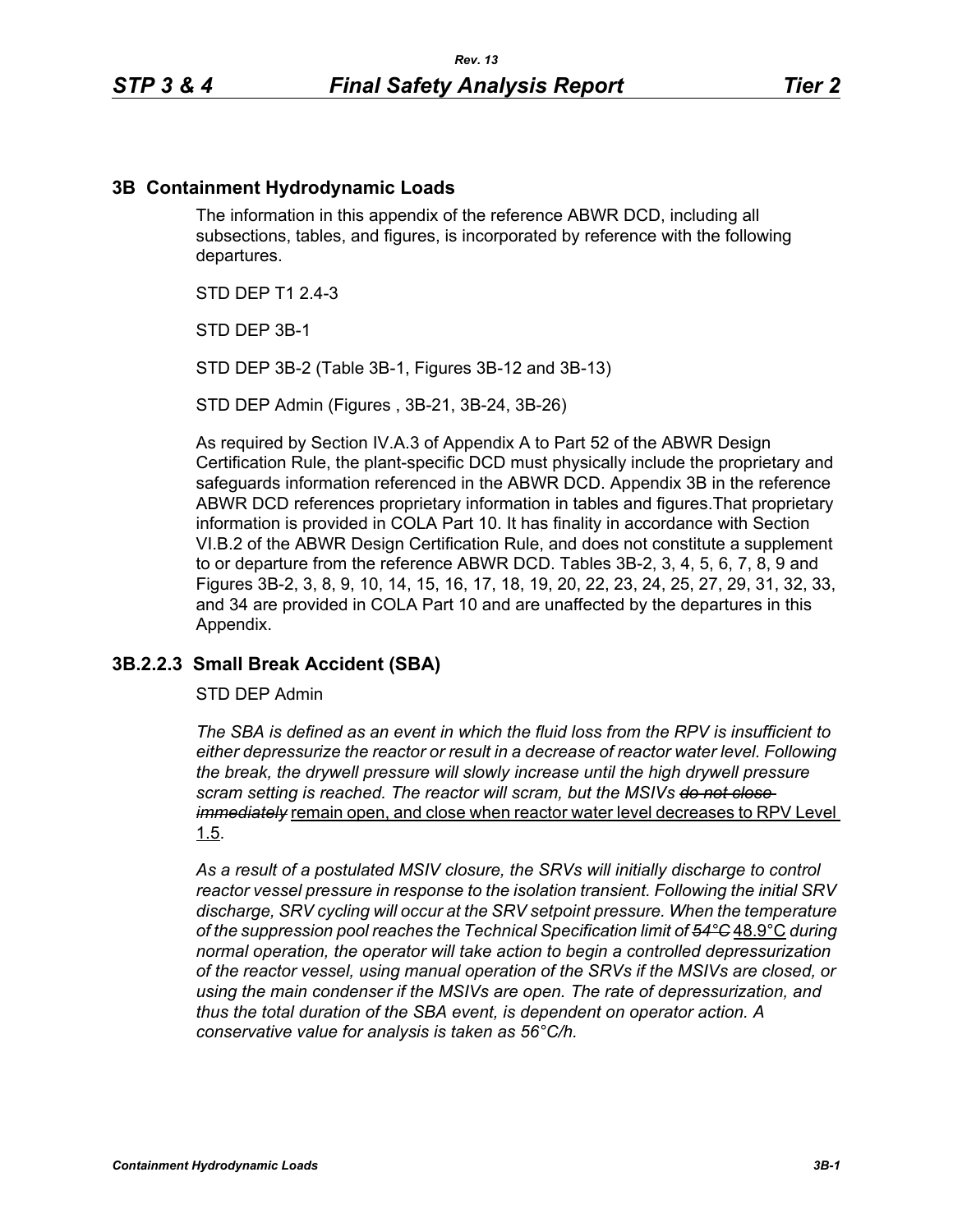# **3B.3.3 Quencher Condensation Performance**

STD DEP Admin

*Recent studies, subsequent to the issuance of NUREG-0783, conclude that steady steam flow through quencher devices (like the X-quencher) is expected to be a stable and smooth condensation process over the full range of pool temperature up to saturation. It is also concluded that the condensation loads for stem discharge* from Xquencher are *less than the loads from equivalent straight pipes.* Figure 3B-8 shows typical pressure amplitudes due to condensation of steam from X-quenchers. *These recent studies are described and discussed in Reference 3B-5.*

# **3B.4.2.1 Pool Boundary Loads**

STD DEP 3B-2

## *ABWR Pool Swell Loads*

*ABWR pool swell response calculations to quantify pool swell loads were based on a simplified, one dimensional analytical model*. The model was qualified against test data from the Pressure Suppression Test Facility (PSTF) for a 1/3- scaled Mark III pressure suppression system geometry. The methodology is similar to*, same as that reviewed and accepted by the staff (NEDE-21544P/NUREG-0808) for application to Mark II plants*. *This analytical model was qualified against Mark II full-scale test data*. *The ABWR* pressure suppression system *design* is similar to the Mark III design. The main difference is the smaller gas space above the suppression pool in the ABWR. This difference is accounted for in the analytical model for the pressure suppression system. *utilizes a confined wetwell airspace similar to that in Mark II design, but its vent system design is quite different than that in Mark II design. The ABWR vent system design utilizes horizontal vents similar to that in Mark III design. Therefore, recognizing this difference in vent system design, additional studies comparing model against Mark III horizontal vent test data were performed to assure adequacy of the model for application to ABWR.*

## *Model Vs. Mark III Horizontal Vent Test Data*

Test data used to qualify the analytic model was taken from 1/3-scale tests for a Mark III geometry. The submergence to pool width ratio was representative of conditions in an ABWR. The GOTHIC code was used to model the Mark III tests. The model was designed to bound the test data. The test data used in the model comparison, and the modeling approach, are fully described in Reference 3B-17. *Model input/ assumptions used in predicting Mark III test data for model comparison were the same as prescribed in NEDE-21544P. Mark III horizontal vent system features were modeled in the following manner:* The major modeling assumptions were:

- *Pool swell water slug was approximated by a consistent thickness equal to top vent submergence*
- The wetwell is represented by a subdivided one-dimensional model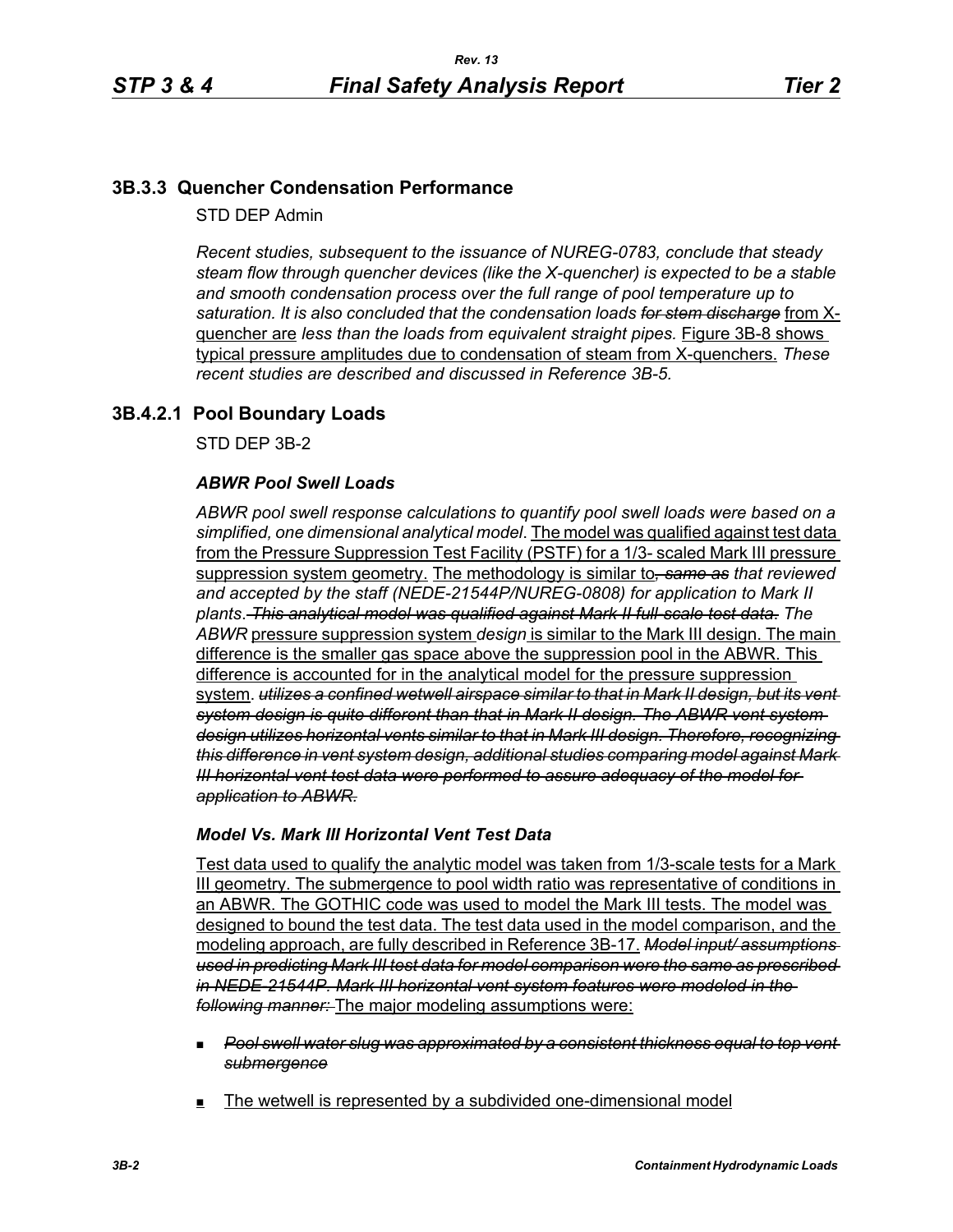- The *Drywell* drywell *pressure transient and vent clearing times* was specified using data from the tests *input based on test data*
- **Pressure losses between the measured pressure in the drywell and the weir wall** region were ignored to maximize the air flow into the suppression pool
- *Vent flow area increased in order with the clearing of middle and bottom vents* A single horizontal vent, having the full combined open area of the three horizontal vents, was modeled at the elevation of the top vent

*Test data used for model comparison were taken from full-scale and sub-scale tests, and they were representative of ABWR submergence to pool width ratio. The test data used in model comparison are listed in Table 3B-8.*

*Comparison results,* summarized in Reference 3B-17 *Table 3B-9 and sample results shown graphically in Figures 3B-9 and 3B-10, demonstrate that the model over predicts the horizontal vent test data. These comparison results demonstrate and assure adequacy of the model for calculating ABWR pool swell response.*

#### *Pool Swell Loads*

*Pool swell response calculations were done using the* same modeling approach and assumptions that were used in the qualification against the 1/3 scale Mark III test data. The model is fully described in Reference 3B-17.*analytical model described above. Reference 3B-14 provides a detailed description of the model. The modeling scheme for calculations was consistent with that used for model vs. test data comparison. For an added conservatism in model predictions, water slug surface area occupied by the air bubble was taken as 80% of the total pool surface area in pool swell response calculations.*

The model includes *In modeling and simulating the pool swell phenomenon, the following assumptions were made*:

- *(1) Noncondensable gases are assumed to behave as an ideal gas.*
- *(2) After the vent clearing, only noncondensable gases flow through the vent system.*
- *(3) The flow rate of noncondensable gases through the vent system is calculated assuming one-dimensional flow under adiabatic conditions and considering the pipe friction effects* with possible choking at the vent exit.
- *(4)* All three horizontal vents are combined into a single flow path that has the total flow area of all 3 vents. The bottom of the single modeled vent is located at the physical bottom of the top vent in the vertical vent pipe.*The noncondensable gases contained initially in the drywell are compressed isentropically.*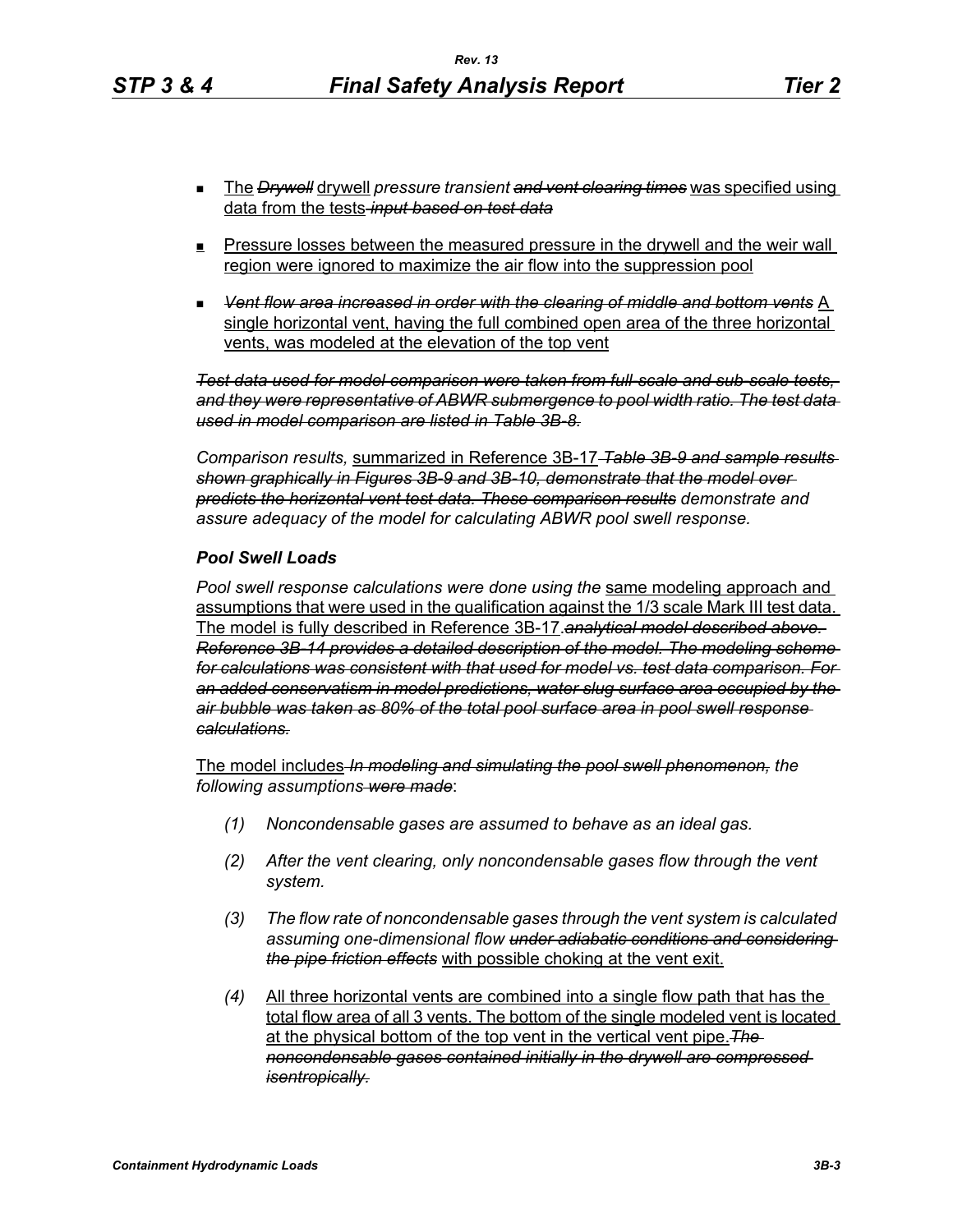- *(5) The temperature of bubbles* is forced to near thermal equilibrium with the pool. *(noncondensable gas) in the pool is taken to be the same as that of the noncondensable gases in the drywell (from (4)).*
- *(6) After the vent clearing, pool water of constant thickness above the top horizontal vent outlet is accelerated upward.*The built-in interfacial drag models in GOTHIC are used to predict the bubble expansion and the acceleration of the water above the vents, including differential velocity in the air and water phases resulting in thinning of the slug as it rises.
- *(7) Friction between* the *pool water and the pool boundary and fluid viscosity are* is *neglected.*
- *(8) Noncondensable gases present in the wetwell airspace are assumed* is compressed by the rising water. For predicting the maximum slug velocity, the air space is assumed to be in thermal equilibrium with the pool to minimize the air space pressure. For predicting the maximum bubble and air space pressure, the air space is assumed to be thermally isolated from the pool to undergo a polytropic compression process during the pool swell *phase.*
- *(9)* Heat transfer to the pool and air space boundaries is ignored*. For conservative estimates, a polytropic index of 1.2 will be used for computing the pool swell height and pool swell velocity, and an index of 1.4 for computing pressurization of the wetwell airspace.*
- *(10) For added conservatism, pool swell velocity obtained in (9) above will be multiplied uniformally by a factor of 1.1 in defining impact/drag loads.* The air bubble is constrained to rise in an area that is 80% of the full pool area.

*Structures located between 0 and 7m*8.8m *above the initial surface will be subjected to impact load by an intact water ligament, where the 7m* 8.8m *value corresponds to the calculated maximum pool swell height. The load calculation methodology will be*  based on that approved for Mark II and Mark III containments (NUREG-0487 and *NUREG-0978).*

*Structures located at elevations between the 7m*8.8m *and 10.3m*12.1m *will be subjected to froth impact loading. This is based on the assumption that bubble breakthrough (i.e., where the air bubbles penetrate the rising pool surface) occurs at 7m*8.8m *height, and the resulting froth swells to a height of 3.3m. This froth swell height is the same as that defined for Mark III containment design and this.*This *is considered to be conservative for the ABWR design. Because of substantially smaller wetwell gas space volume (about 1/5th of the Mark III design), the ABWR containment is expected to experience a froth swell height substantially lower than the Mark III design. The wetwell gas space is compressed by the rising liquid slug during pool swell, and the resulting increase in the wetwell gas space pressure will decelerate the liquid slug before the bubble break-through process begins. The load calculation methodology will be based on that approved for the Mark III containment (NUREG-0978).*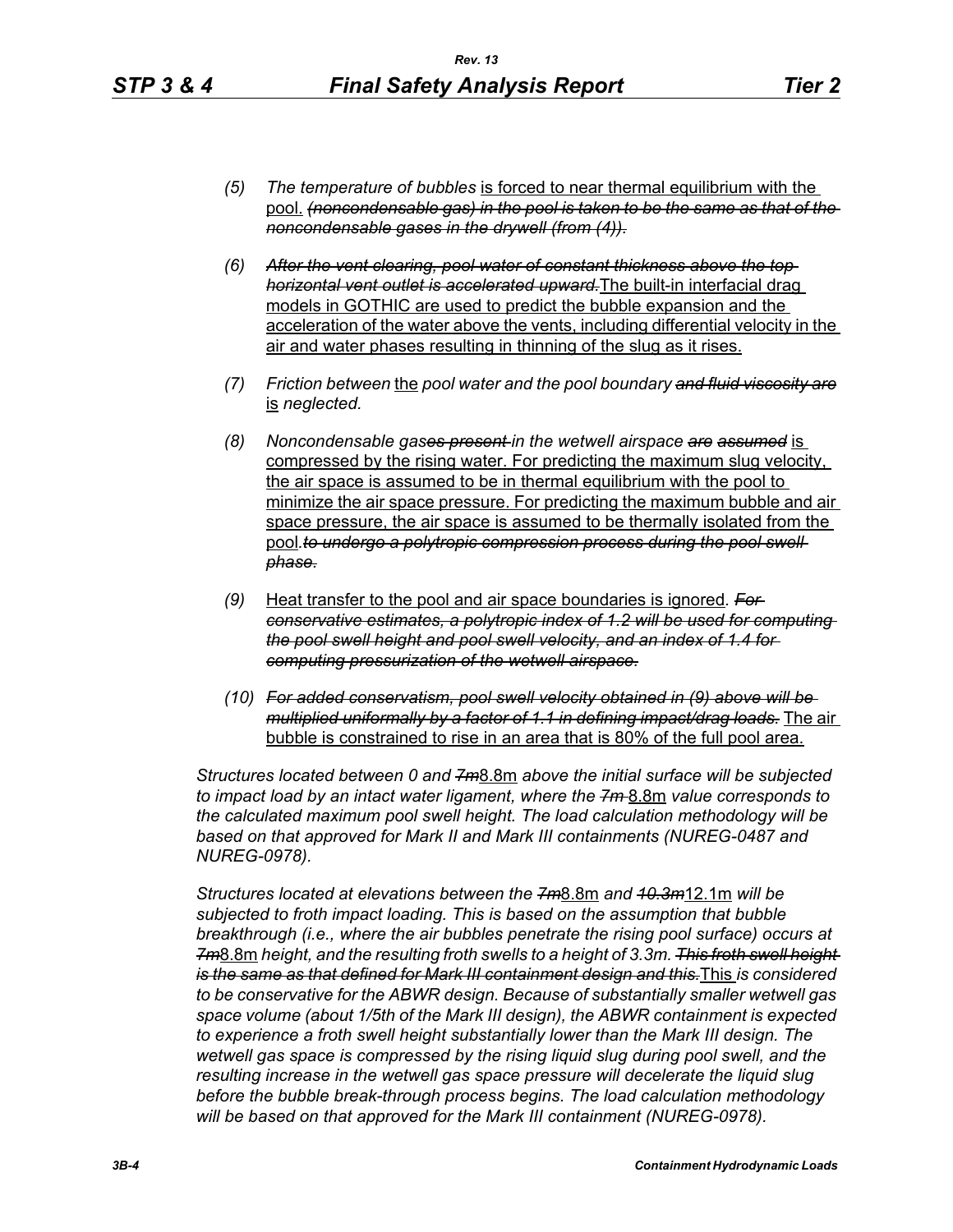*As shown in Figure 3B-13 the gas space above the 10.3 m*12.1m *elevation will be exposed to spray condition including*which is expected to induce *no significant loads on structures in that region.* 

*As drywell air flow through the horizontal vent system decreases and the air/water suppression pool mixture experiences gravity-induced phase separation, pool upward movement stops and the "fallback" process starts. During this process, structures between the bottom vent and the 10.3m*12.1m *elevation can experience loads as the mixture of air and water fall past the structure. The load calculation methodology for the defining such loads will be based on that approved for Mark III containment (NUREG-0978).*

#### **3B.4.2.3 Impact and Drag Loads**

STD DEP 3B-1

STD DEP Admin

*As the pool level rises during pool swell, structures or components located above the initial pool surface (but lower than its maximum elevation) will be subjected to water impact and drag loads. The following equations will be used to compute the applicable impact and drag loads on affected structures.*

| <b>Impact Load</b>                                                       |     |                                               |
|--------------------------------------------------------------------------|-----|-----------------------------------------------|
| <b>Flat Target:</b>                                                      |     |                                               |
| Т                                                                        | $=$ | $(0.011 \times W)$ / V for V $\geq$ 2.13m / s |
|                                                                          | $=$ | $(0.0016 \times W)$ for $V \le 2.13 m/s$      |
| <u>The equation above is replaced with the following equation below:</u> |     |                                               |
| Т                                                                        |     | $(0.011 \times W) / V$ for $V \ge 2.13$ m / s |
|                                                                          | $=$ | $(0.0052 \times W)$ for V < 2.13m / s         |
| where                                                                    |     |                                               |
| т                                                                        | =   | Pulse duration, s                             |
| D                                                                        | =   | Diameter of cylindrical pipe, m               |
| W                                                                        | =   | Width of the flat structure, m                |
| v                                                                        |     | Impact velocity, m/s                          |

## **3B.4.3.2.1 Description of CO Database**

STD DEP Admin

*A detailed description, evaluation, and discussion of CO data are given in Reference 3B-7.*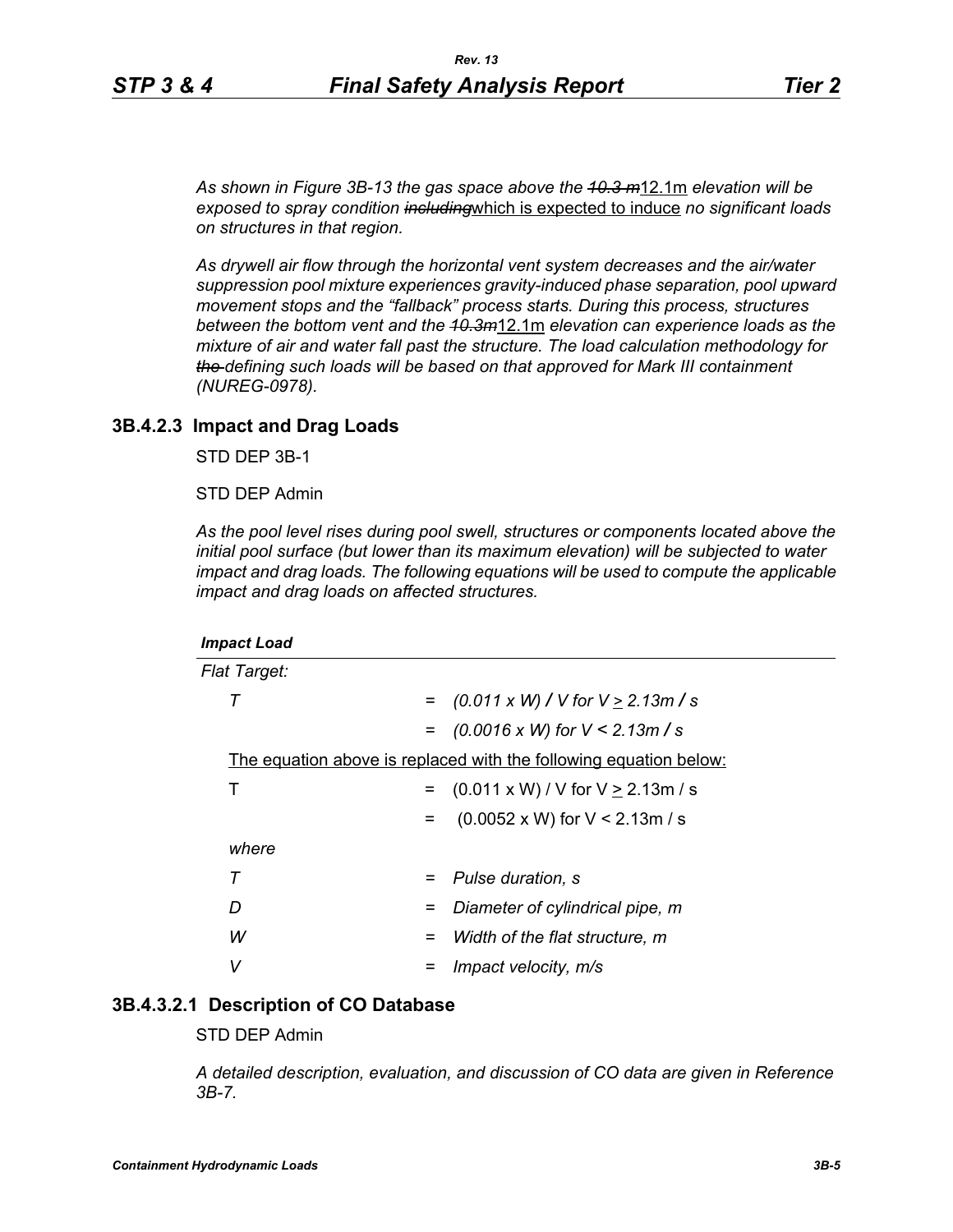*The test program consisted of a total of 13 simulated blowdowns in sub-scaled test facility representing a one-cell (360°* 36°*) sector of the ABWR horizontal vent design, which included a signal* single *vertical/horizontal vent module. The subscaled (SS) test facility was geometrically (all liner dimensions scaled by a factor of 2.5) similar to the prototypical ABWR design, and the single vertical/horizontal vent module included all three horizontal vents, as shown in Figure 3B-15. In these tests, full-scale thermodynamic conditions were employed. This approach is based on the belief that condensation phenomena at the vent exit are mainly governed by the thermodynamic properties of the liquid and vapor phases. In accordance with this scaling procedure, measured pressure amplitudes are equal to full-scale values at geometrically similar locations, whereas measured frequencies are 2.5 times higher than the corresponding full-scale frequencies.The technical basis for using this scaling approach was based on extensive review and evaluation of the available literature on CO scaling and scaled tests performed for Mark II and Mark III containments, as well as general consensus of technical experts in this field. The CO scaling studies, which have been performed independently by various technical experts, show that for tests in a geometrically scaled facility with full-scale thermodynamic conditions, the measured pressure amplitudes are the same as full-scale values at geometrically similar locations, and measured pressure frequencies are the scale factor times higher than the corresponding full-scale frequencies.*

## **3B.4.3.3.3.3 Loads on Horizontal Vent**

#### STD DEP Admin

*For structure evaluation of the horizontal vent pipe and pedestal, an upward load, based on the HVT test data, is conservatively defined as shown in Figure 3B-27* 3B-33*.*

*For building structure response analysis for the evaluation of RPV and its internals, the horizontal vent upward load is specified as shown in Figure 3B-28* 3B-34*. To bound symmetrical and asymmetrical loading conditions, the following two load cases will be considered and analyzed.*

## **3B.4.4.1 Exhaust Steam Condensation Loading**

STD DEP T1 2.4-3

*The RCIC system is a safety system, consisting of a steam turbine, pump, piping, accessories, and necessary instrumentation. The steam turbine exhaust steam piping is ASME Code Class 2 piping, as noted in the RCIC P&ID in Tier 2 Figure 5.4-8.*

*To minimize exhaust steam line vibration and noise levels, the discharge end of the turbine exhaust line will be equipped with a condensing sparger. The sparger design configuration will be similar to that currently used successfully for the operating BWRs.* The turbine exhaust piping, including the RCIC sparger, are designed to retain piping pressure integrity and functional capability.

*The condensing sparger is expected to produce a very smooth steam condensation operation resulting in low pressure fluctuations in the poll* pool*, which would imply low*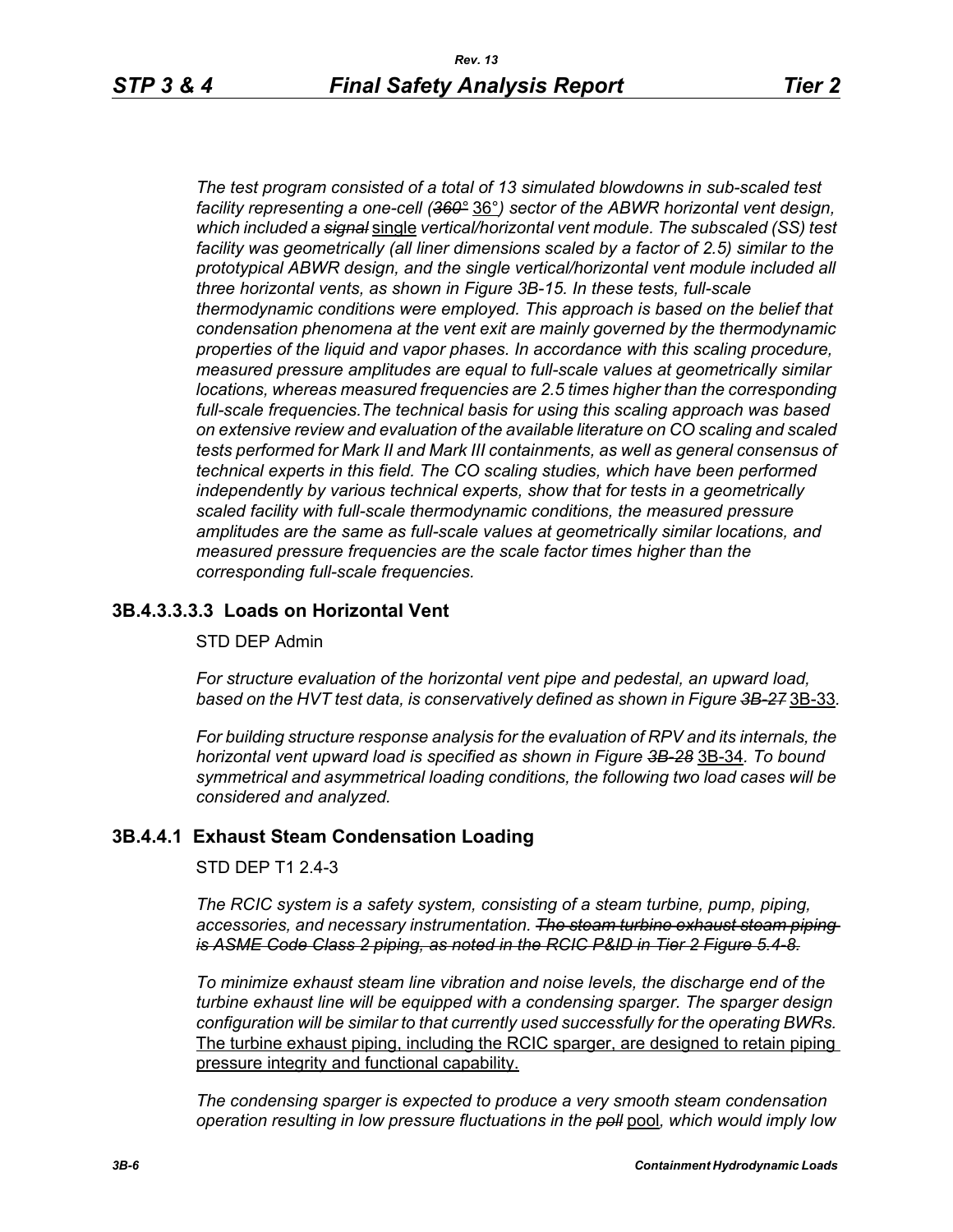*pressure on the pool boundary. During RCIC operation, steam mass flux in the neighborhood of 470.72 PaÞs are expected, which should assure smooth steam condensation process. During the extended RCIC operation, condensing exhaust steam will bring the poll* pool *to high temperature. At high poll* pool *temperatures, long plumes consisting of a random two-phase mixture of entrained water and steam bubbles are expected to exist. As reported in Reference 3B-16*, this plume would not shed large coherent bubbles. Large coherent bubbles are a concern because they may drift and collapse in a cooler region of the pool, *the condensation of the steam within such a mixture will not give rise to large bubbles that drift in to a cooler region of the pool and suddenly collapse which could transmit* potentially producing *significant loads to the pool boundary.*

# **3B.5 Submerged Structure Loads**

STD DEP Admin

*During SRV actuations, the dynamic process of the steam blowdown is quite similar to LOCA steam blowdown but the induced load is mitigated by the X-quencher device attached at the end of each discharge device* line. *Two types of loads are important. One is due to the water jet formed at the confluence of the X-Quencher arm* arms *discharges and another is due to the four air bubbles formed between the arms of the X-Quencher. These air bubbles are smaller in size than the LOCA air bubbles, reside longer in the pool, and oscillate as they rise to the free surface of the pool.*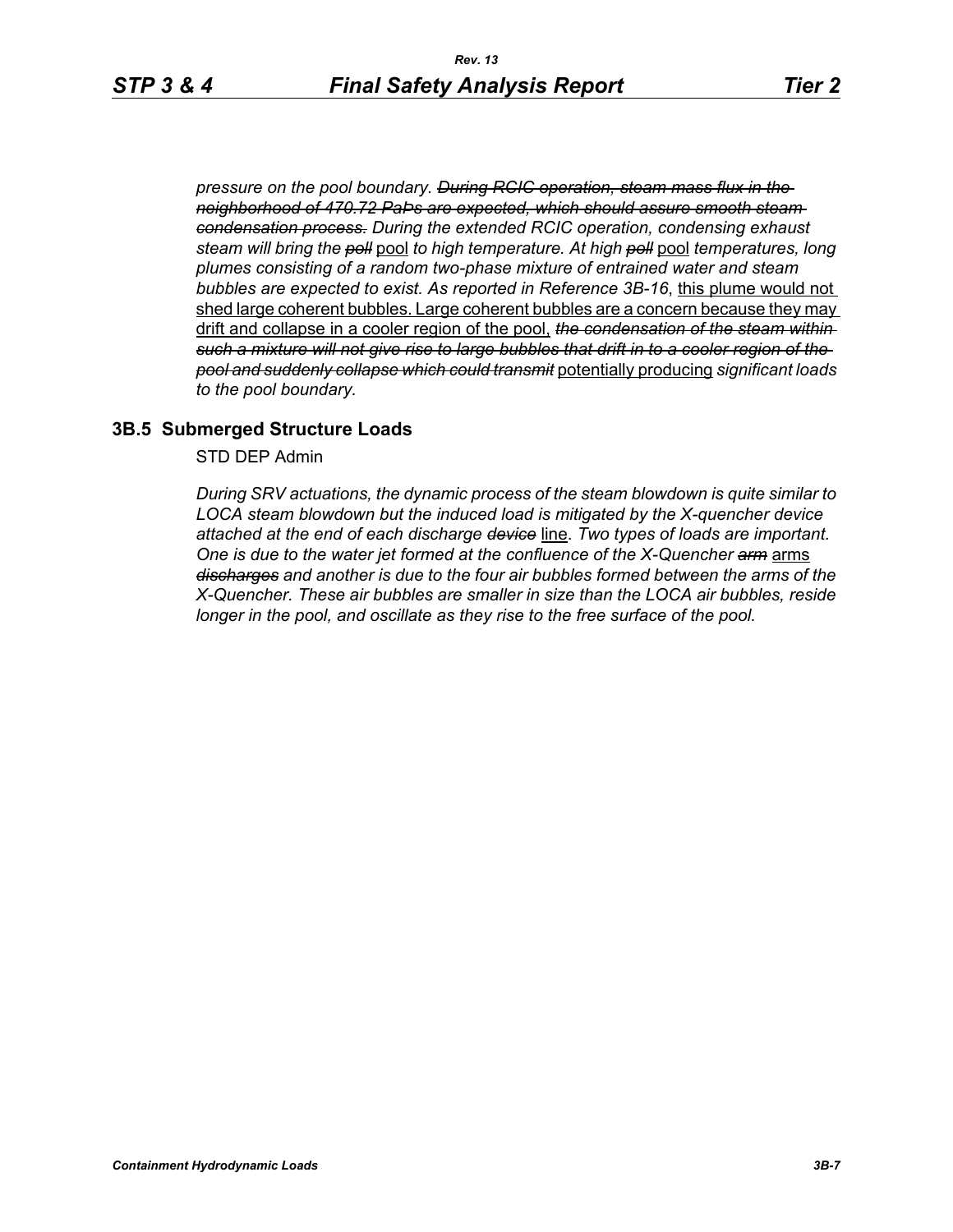## **3B.7 References**

STD DEP Admin

#### STD DEP 3B-2

- 3B-13 *T. H. Chuang, L. C. Chow, and L. E. Lasher, "Analytical Model for Estimating Drag Forces on Rigid Submerged Structures Caused by LOCA and Safety Relief Valve Ramshead Air Discharges"*, Supplement for X-Quencher Air Discharge," *NEDO-21471, Supplement 1, June 1978.* October 1979.
- 3B-17 "Post LOCA Suppression Pool Swell Analysis for ABWR Containment Design," UTLR-0005, Toshiba Corporation, September 2009.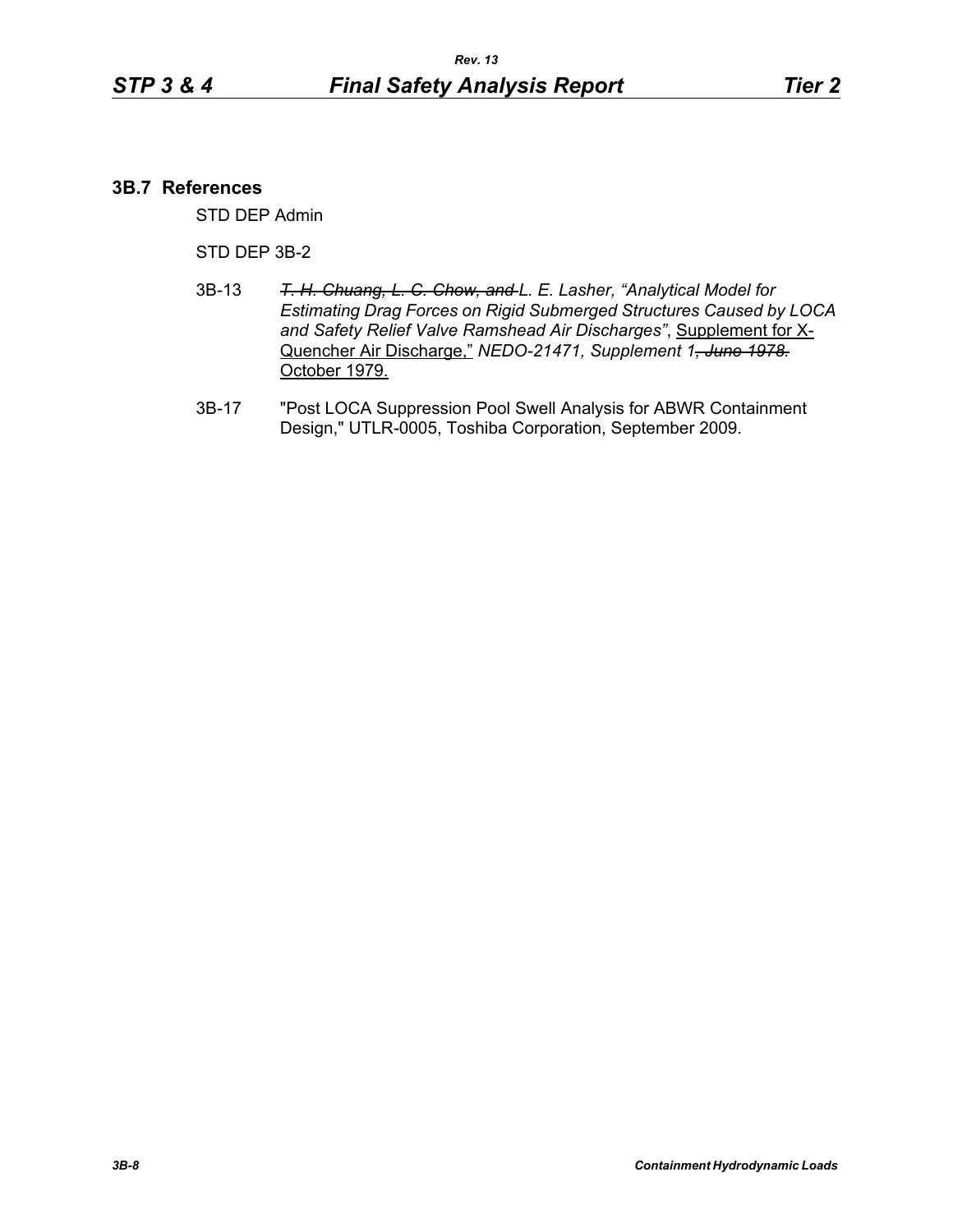# *STP 3 & 4 Final Safety Analysis Report Tier 2 Rev. 13*

| TADIG JD-T T UVI UWGII VAIGUIALGU VAIUGJ |                      |  |  |
|------------------------------------------|----------------------|--|--|
| Description                              | Value                |  |  |
| 1. Air bubble pressure (maximum)         | 133.37 kPaG 195 kPaG |  |  |
| 2. Pool swell velocity (maximum)         | $10.9$ m/s           |  |  |
| 3. Wetwell airspace pressur (maximum)    | 107.87 kPaG 146 kPaG |  |  |
| 4. Pool swell height (maximum)           | 7m 8.8m              |  |  |

# **Table 3B-1 Pool Swell Calculated Values**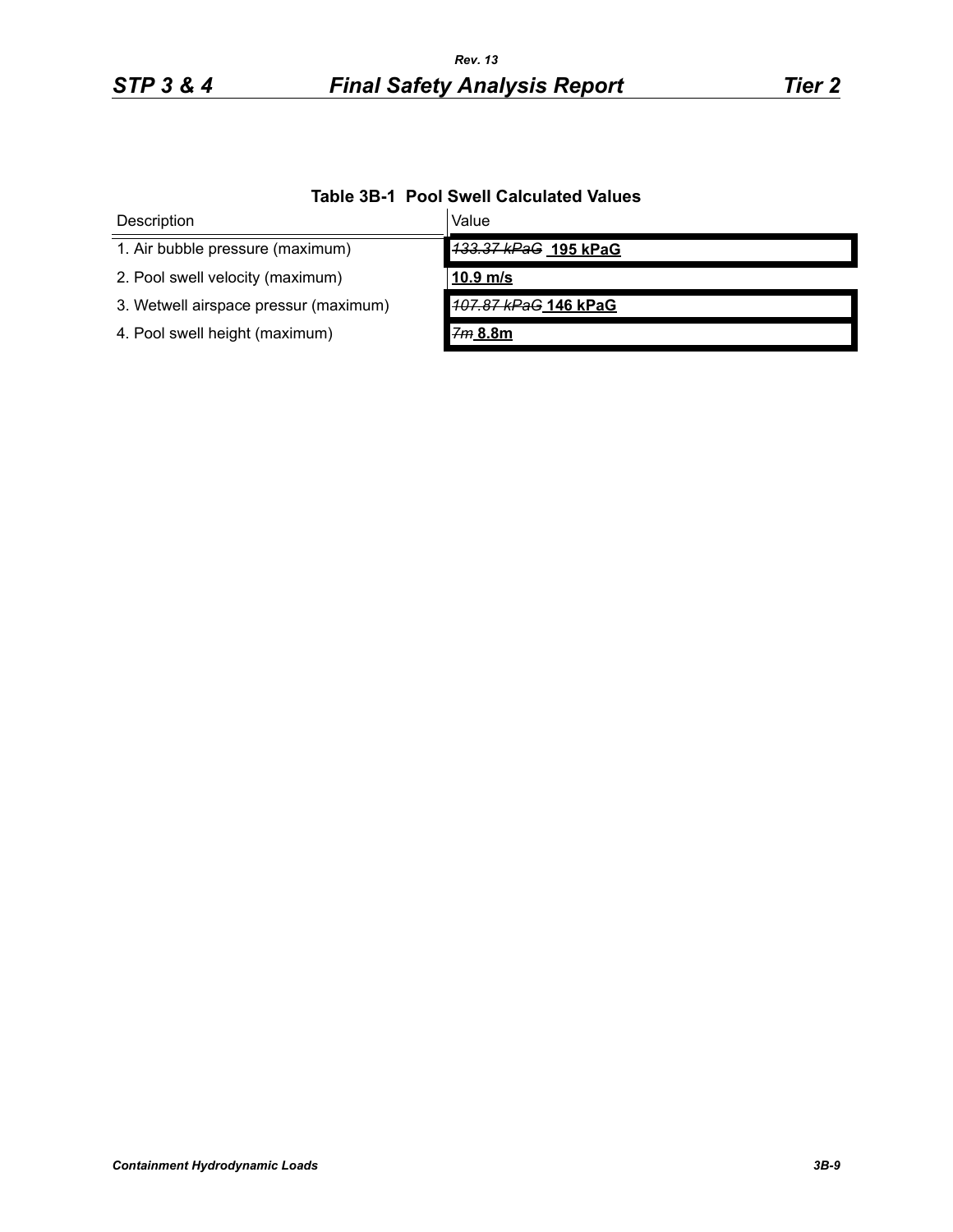*Figure 3B-11 Pool Boundary Pressure During Pool Swell, Normalized to Bubble Pressure*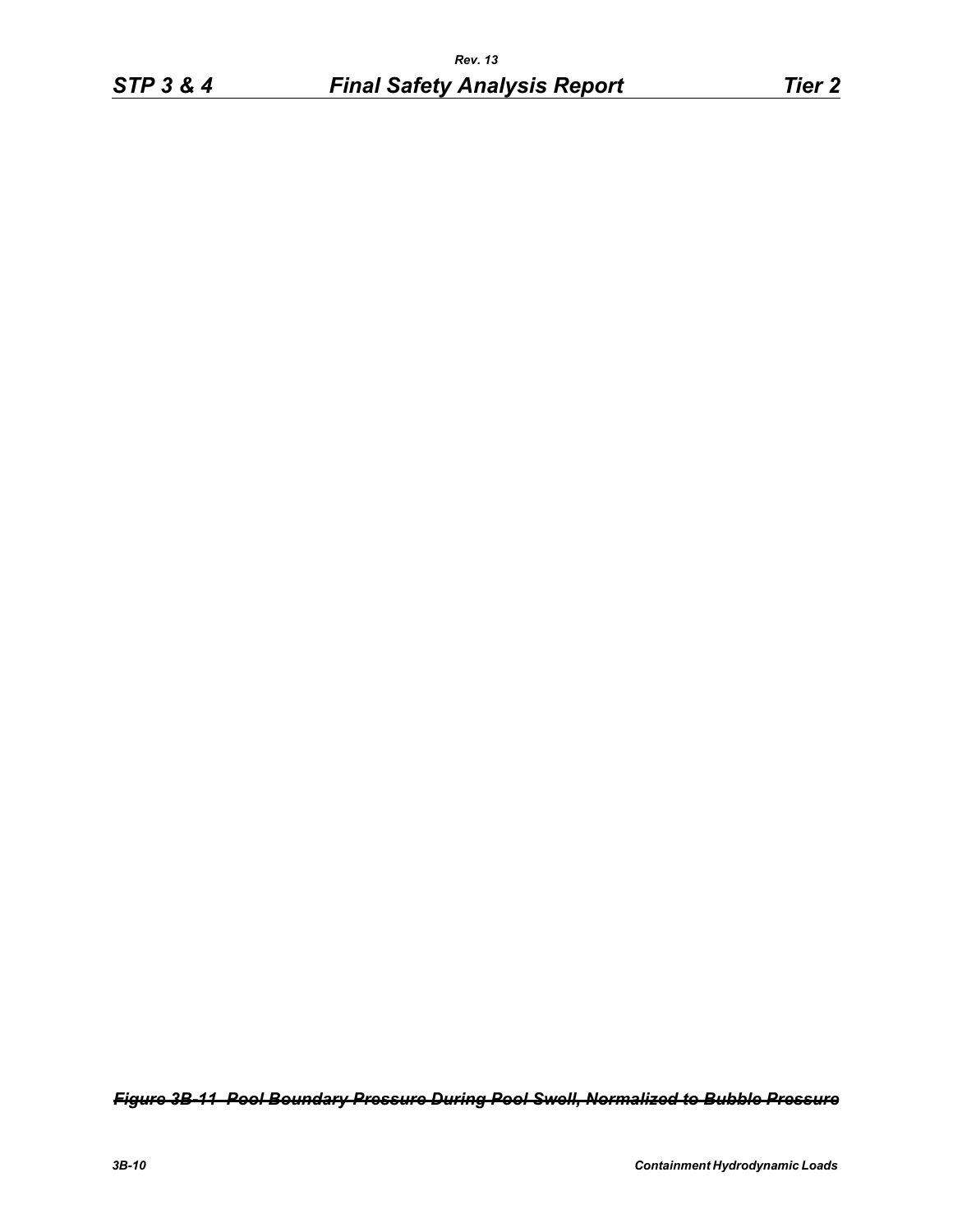

**Figure 3B-12 Time History of Air Bubble Pressure**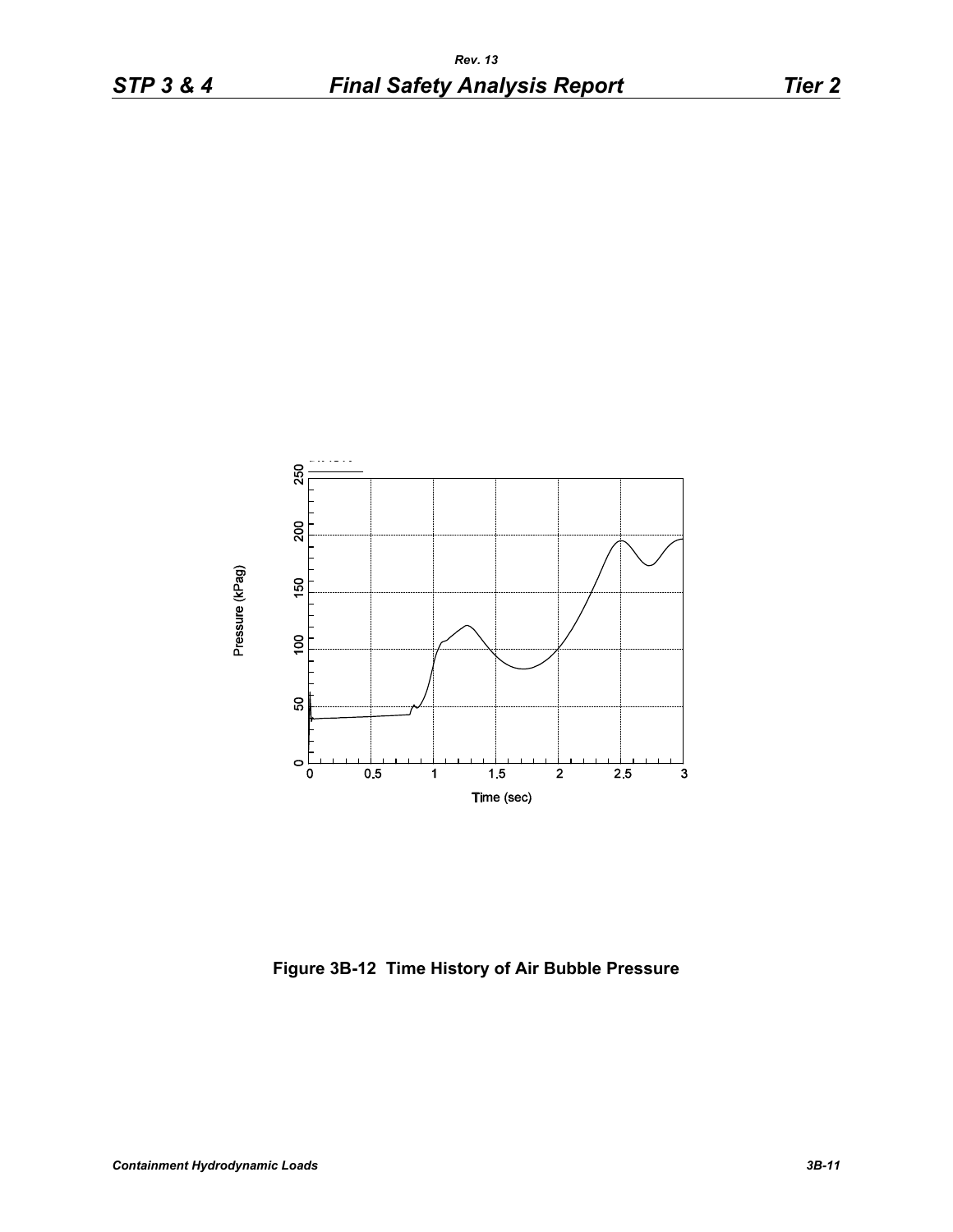

**Figure 3B-13 Schematic of the Pool Swell Phenonmenon**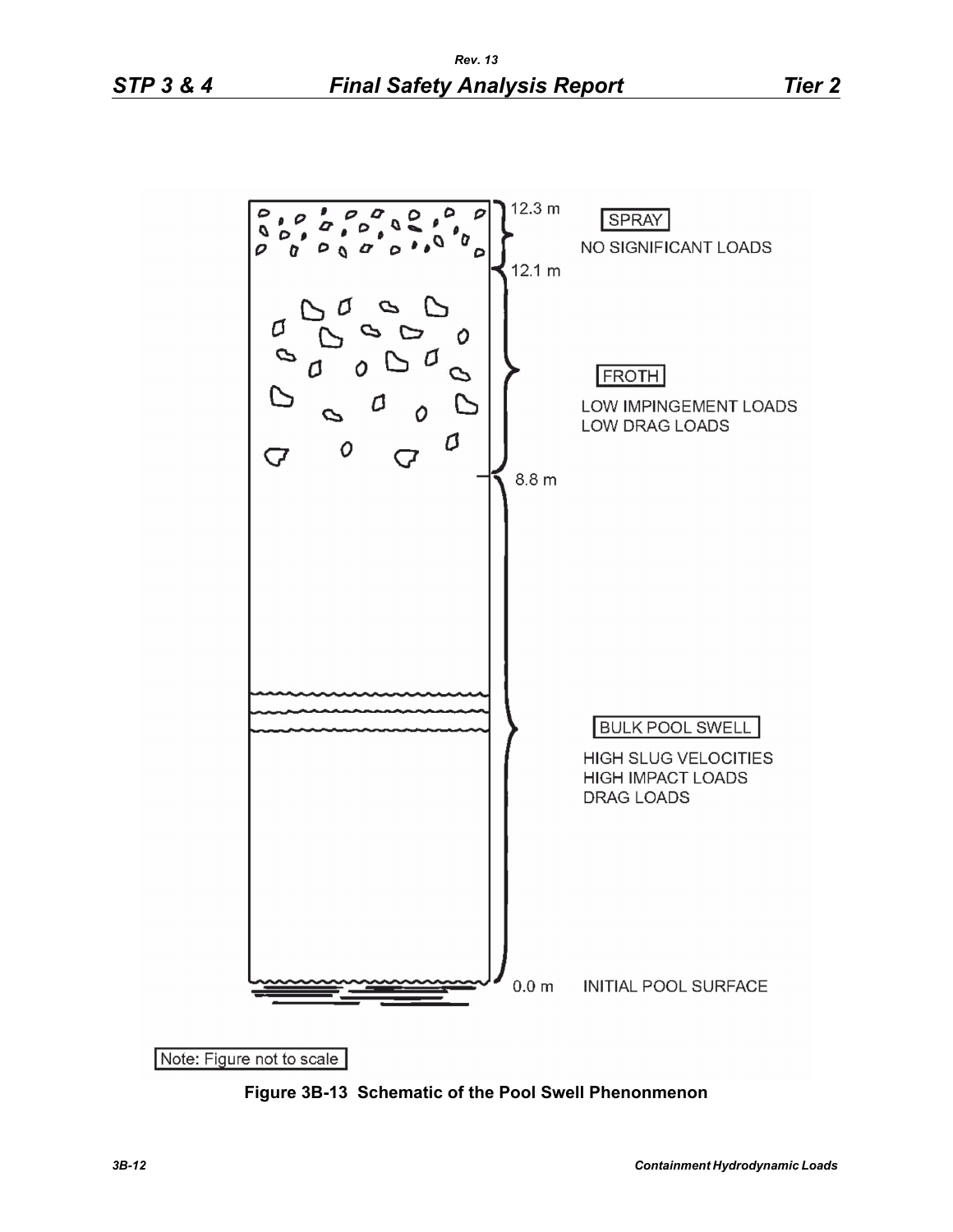

**Figure 3B-21 ABWR CO Source Load Methodology**